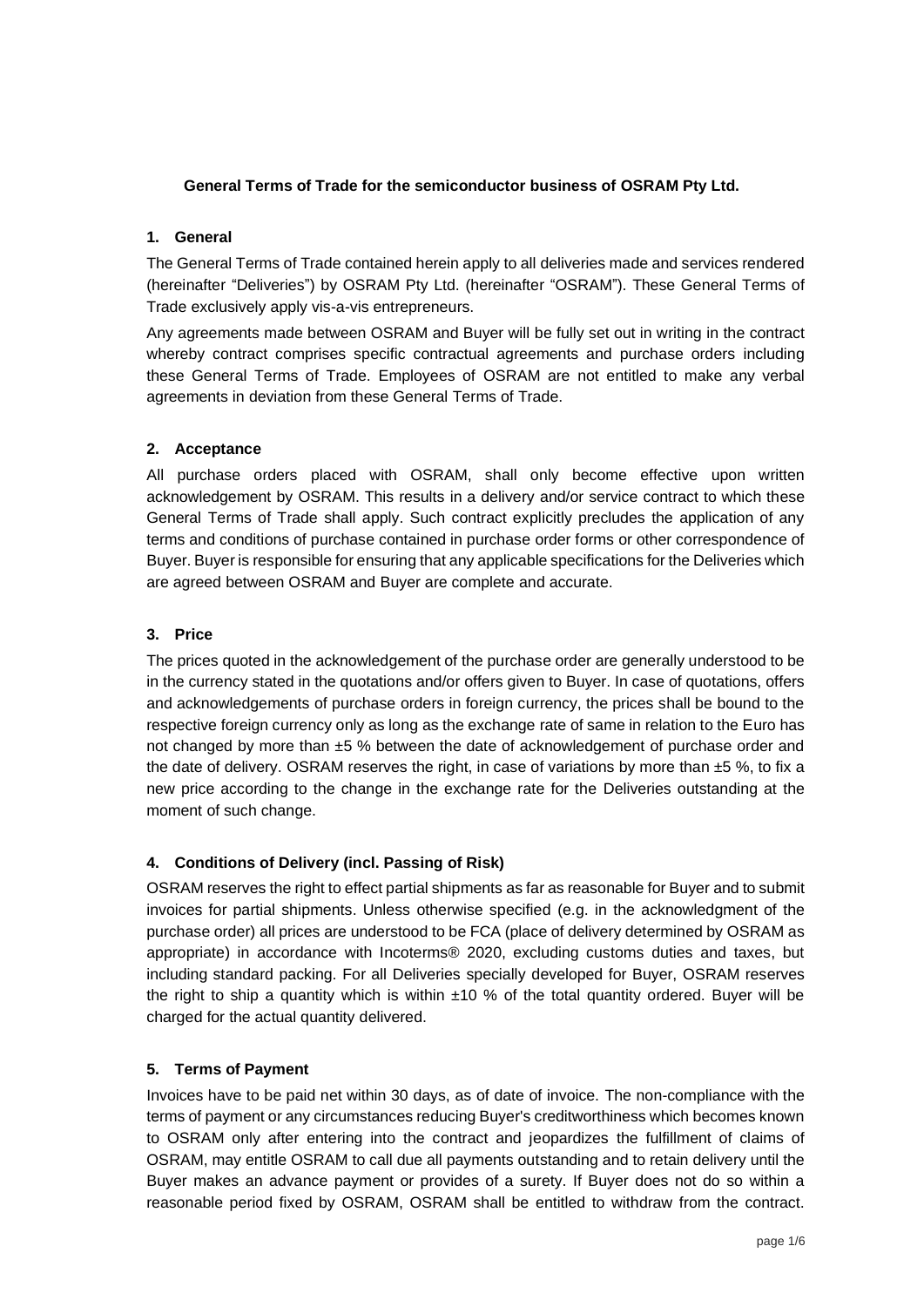Payments overdue shall be charged subsequently with past-due interest of 9 percentage points per annum above the applicable basic interest rate, as of the first day of their falling overdue. The option of enforcement of a higher damage remains unaffected. In case of default of payment, Buyer shall bear the risk for currency exchange losses incurred against the claim in Euro on the due date.

Buyer shall only be entitled to offsetting and retention rights to the extent that Buyer's counterclaims have been finally determined by a non-appealable court decision, are undisputed or have been accepted by OSRAM. This restriction shall not apply to counterclaims of Buyer for defects or partial non-performance of the contract resulting from the same contract as the claims of OSRAM.

### **6. Time of Delivery, Change of Purchase Order (incl. Assembly and Erection)**

If OSRAM is responsible for the delay (hereinafter referred to as "Delay") and Buyer has demonstrably suffered a loss therefrom, the liability of OSRAM for damages in addition to performance shall be limited to a total of 5 % of the price of that part of the Deliveries which due to the Delay could not be put to the intended use. Buyer's claims for damages in lieu of performance shall be limited to 30% of the price of that part of the Deliveries which due to the Delay could not be put to the intended use. This shall not apply in cases of liability based on intent, gross negligence, or due to loss of life, bodily injury or damage to health. The above provisions do not imply a change in the burden of proof to the detriment of Buyer.

### **7. Reservation of Property Rights**

For the purposes of these General Terms of Trade, until all monies payable to OSRAM by Buyer have been paid in full, the Deliveries shall be held by, and the risk thereof shall be borne by, Buyer as fiduciary bailee of OSRAM. Buyer must not allow any third party to obtain a security interest in the Deliveries.

#### **8. Intellectual Property Rights**

By selling Deliveries to Buyer, OSRAM shall in no case convey any intellectual property rights or copyrights (hereinafter "IPR") to Buyer. Buyer agrees to hold OSRAM harmless against any claim, expense or loss resulting from the infringement of IPR arising from compliance with Buyer's designs, specifications, or instructions unless Buyer proves that the infringement of the IPR was not caused by its fault. OSRAM agrees to hold Buyer harmless if any justified claims resulting from the infringement by the Deliveries used in conformity with the delivery and/or service contract of IPR applicable in the country of the place of delivery are being asserted against Buyer and if Buyer has notified OSRAM promptly in writing of such assertion. OSRAM reserves the right to choose appropriate means of defense, including settlements out of court. Should it not be possible for Buyer to use the Deliveries under reasonable circumstances, OSRAM liability shall be limited to, at its discretion, (i) changing or replacing the Deliveries or (ii) acquiring, at its own expense, the right to use the Deliveries so that it constitutes no infringement of IPR. If this is impossible for OSRAM under reasonable conditions, Buyer may rescind the contract or reduce the remuneration pursuant to any applicable statutory provisions. OSRAM's liability to pay damages is governed by Article 13 (Exclusion and Limitation of Liability). Claims of Buyer are subject to a statute of limitations of 12 months calculated from the start of the statutory statute of limitations. By deviation therefrom, the statutory limitation period of two years shall apply for damage claims due to intentional or grossly negligent breaches of duty or culpable injury to life,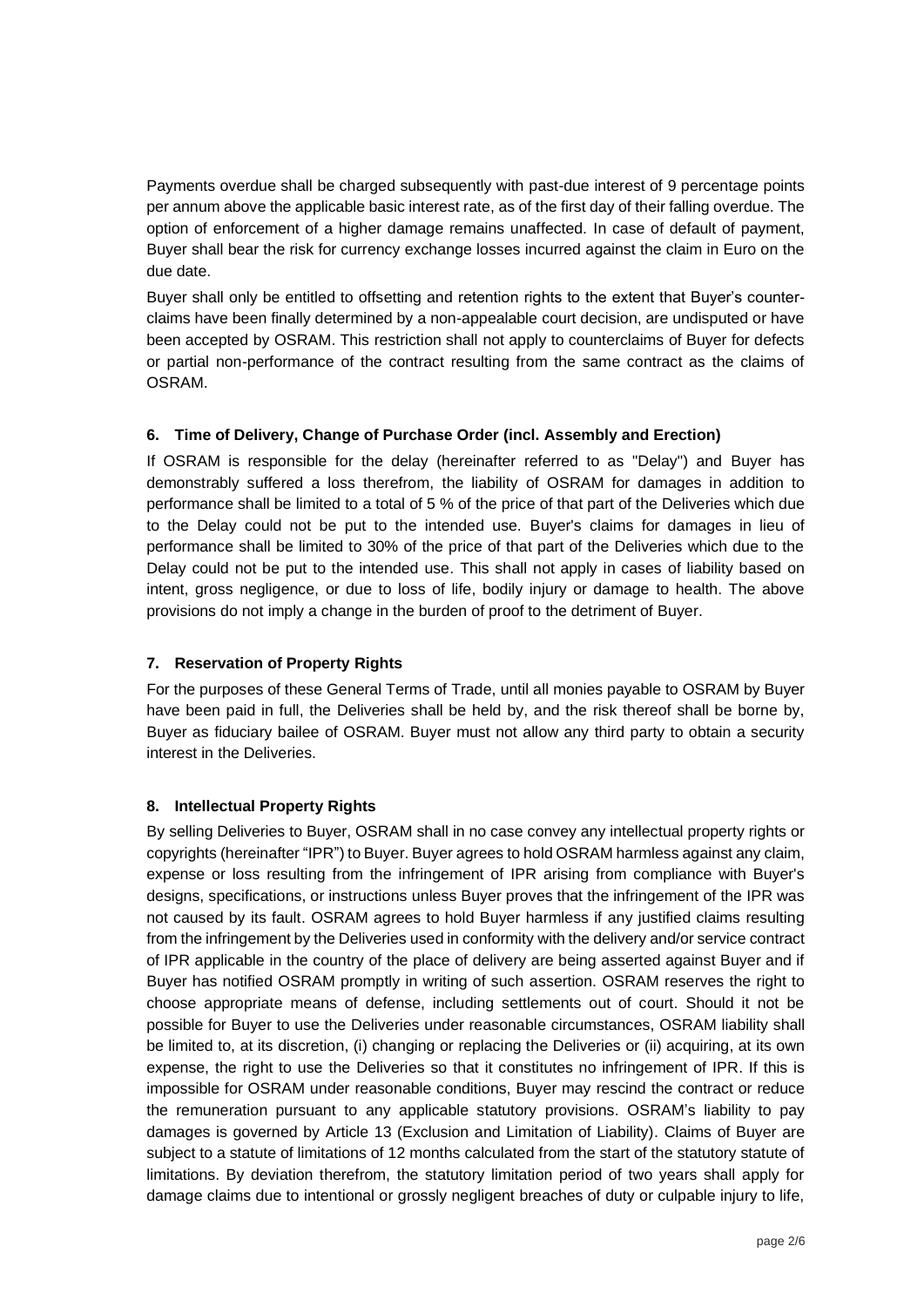the body or health. Claims of Buyer shall be excluded if Buyer is responsible for the infringement of an IPR or if Buyer conceded infringement. Claims of Buyer shall also be excluded if the infringement of the IPR is caused (i) by designs, specifications or instructions made by Buyer, (ii) by a type of use not foreseeable by OSRAM, (iii) by modifications by Buyer, or (iv) by a combination with components and/or services not provided by OSRAM.

### **9. Software**

For software programs, pertaining documents, and all subsequent additions, Buyer shall have a non-exclusive, non-sublicensable and non-transferable right of use with the Deliveries provided that it remains unchanged, is used within the agreed performance parameters, and on the agreed equipment unless otherwise provided in a software license agreement between OSRAM and Buyer. All other rights shall remain with OSRAM or the program author respectively. Buyer ensures that – except where necessary for use of the Deliveries as intended in the contract – these programs, documents, and subsequent additions are not accessible to third parties or in third countries without OSRAM's express consent. Buyer shall not, under any circumstances reverse engineer, reverse compile, decompile, decrypt or disassemble the software, in whole or in part, except to the extent expressly authorized by OSRAM or applicable statutory law (e.g. in case of deliveries to Germany article Art 69e German Copyright Act and in case of deliveries to Austria Art § 40e Austrian Copyright Act.

### **10. Trade Acceptance**

The acceptance test shall be carried out by Buyer without undue delay. Should the take-over be delayed by reason of circumstances outside OSRAM's responsibility, the written communication of readiness for dispatch by OSRAM to Buyer shall be considered the date of delivery. In the absence of any written communication of inability to take delivery by Buyer within the time for taking delivery, the Deliveries shall be deemed accepted by Buyer. The criteria for acceptance or refusal shall be, in case of Deliveries specially developed for Buyer, the specifications or test conditions jointly agreed upon or, in case of standard Deliveries, the data sheets issued by OSRAM which were effective at the moment of placing of purchase order.

# **11. Warranty (incl. Impossibility of Performance)**

OSRAM warrants that the Deliveries will materially comply with the agreed upon specifications and are free from defects in material and workmanship. OSRAM's obligations under this warranty shall be discharged, at its option, by repairing, replacing, or giving credit for defective Deliveries, except otherwise agreed between OSRAM and Buyer. The period of warranty is 12 months (except for software products), as of the acceptance of the Deliveries by Buyer (see Article 10 – Trade Acceptance).

Buyer has to give OSRAM notice in writing of any defects, stating sufficient reasons, immediately but within 14 days as of delivery of the Deliveries at the latest. Any defects that could not be detected within that period in spite of careful examination must be communicated to OSRAM, in writing and stating sufficient reasons, immediately after becoming known. The warranty may be excluded, if the Deliveries, after their acceptance, are defective due to misuse, neglect or accident or are handled not in conformity with the instructions recommended or given by OSRAM. No warranty shall apply to any defects of Deliveries which are due to any modification or alteration by persons other than OSRAM's authorized personnel or which have been received from any source other than OSRAM or its authorized resellers. Returns shall only be accepted after prior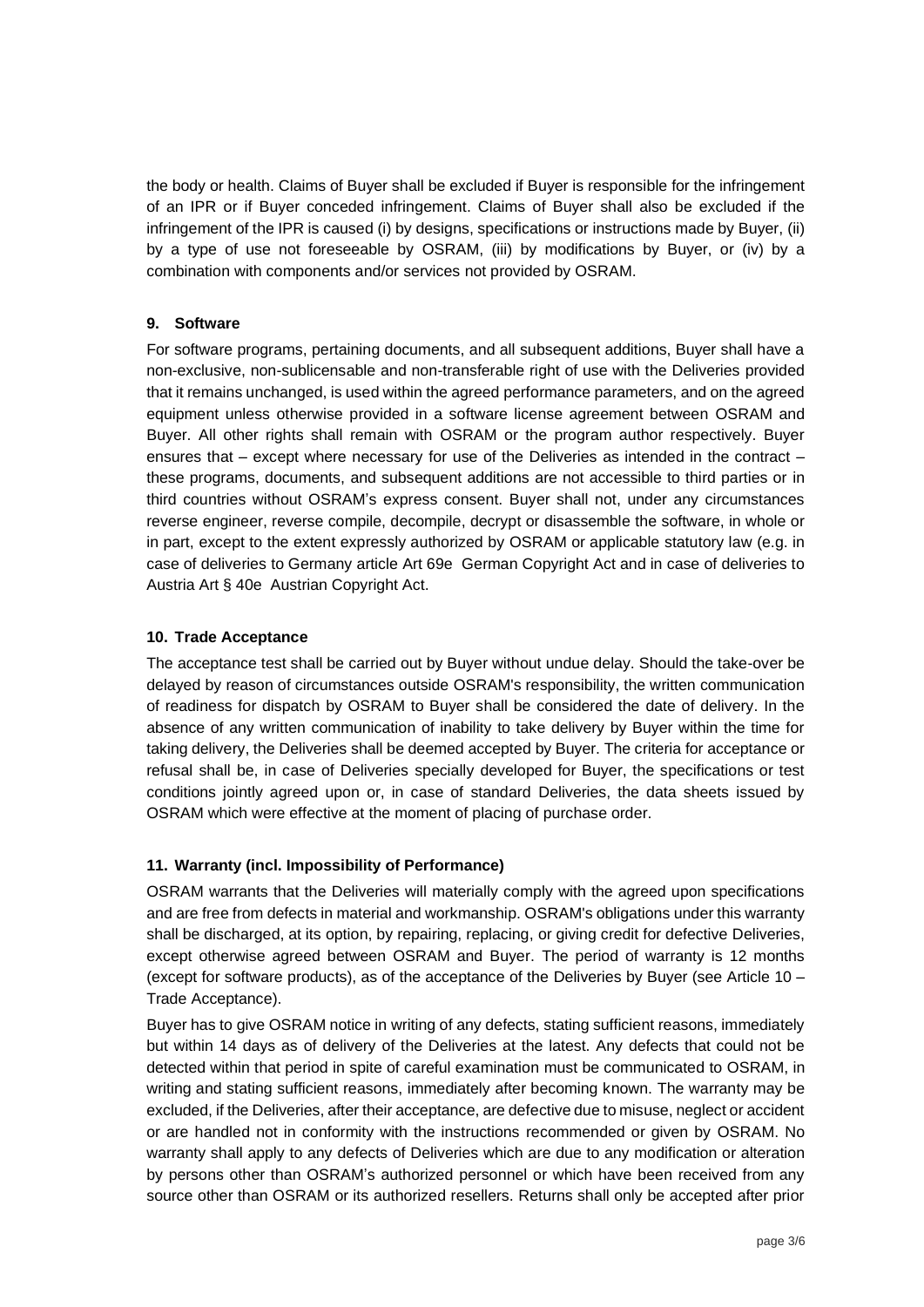consent by OSRAM and shall be accompanied by an OSRAM. Return Material Authorization (RMA) number obtained from OSRAM. For return shipment, Buyer shall use OSRAM's original packing in order to avoid any damage of the Deliveries. In case of justified warranty claims, OSRAM shall bear the transportation cost. In case of unjustified complaints, Buyer shall reimburse OSRAM for all expenses arising from such complaints (including but not limited to transportation costs) unless the Buyer proves that even when exercising due care the Buyer could not realize that the complaint was unjustified. If the Deliveries contain software, OSRAM warrants that the software will not fail to meet its programming specification and workmanship at the time of delivery when properly installed and used on the hardware defined by OSRAM. OSRAM does not warrant that the software meets requirements specified by Buyer, is error-free or without interruption. No warranty applies for defects that appear due to, including but not limited to incorrect storage of data medium, supplementary installation of other outside software, operating system modifications or hardware modifications or similar events. The warranty for software and for any updates or upgrades of existing software or parts of it is limited to a period of 3 months from the date of Buyer's acceptance of the Deliveries.

### **12. Force Majeure**

OSRAM shall not be liable for delays and damages caused by cancellation or postponement of the delivery of the Deliveries due to force majeure conditions. Force majeure conditions include all circumstances beyond OSRAM' control which OSRAM could not have reasonably anticipated and whose consequences OSRAM could not have reasonably avoided or overcome. Force majeure conditions include but are not restricted to: natural disaster, war, civil war, insurrections, strikes, fires, floods, earthquakes, labor disputes, epidemics or pandemics, governmental regulations and/or similar acts, freight embargoes, unforeseeable operating, traffic or shipment disturbances, unforeseeable lack of labor forces, energy, raw materials or auxiliary materials. Strikes, legitimate lockouts, boycotts and other labor disputes are considered force majeure conditions even when OSRAM itself is the target of or a participant of said actions. In the event of an epidemic or pandemic, this provision shall also apply if the epidemic or pandemic had already occurred when the contract was concluded, provided that OSRAM was not aware of its effects on the contract and could not foresee them as likely.

Force majeure conditions affecting a subcontractor hired by OSRAM shall also be deemed a force majeure condition for OSRAM. In the event that the force majeure conditions continue for a period of 3 consecutive months (or in the event that the delay is reasonably expected by OSRAM to extend for a period of 3 consecutive months), OSRAM shall be entitled to cancel all or any part of the contract without any liability or responsibility towards Buyer.

### **13. Exclusion and Limitation of Liability**

Apart from warranties expressly stated herein and subject to the provisions below, in no event shall OSRAM be liable to Buyer in contract, tort (including negligence) or otherwise for loss or damage to property, loss of use, loss of anticipated revenues, interruption of operation, expenses including costs of capital, claims from Buyer's client(s), loss of profits or revenues or for any indirect, incidental or consequential loss or damage whatsoever.

The aforementioned limitations of liability do not apply in case of willful intent, gross negligence, liability for personal injury, product liability claims and in case of culpable breach of material contractual obligations. Material contractual obligations are those obligations which need to be complied with to reach the purpose of the contract and on the fulfillment of which Buyer usually relies and may reasonably rely on.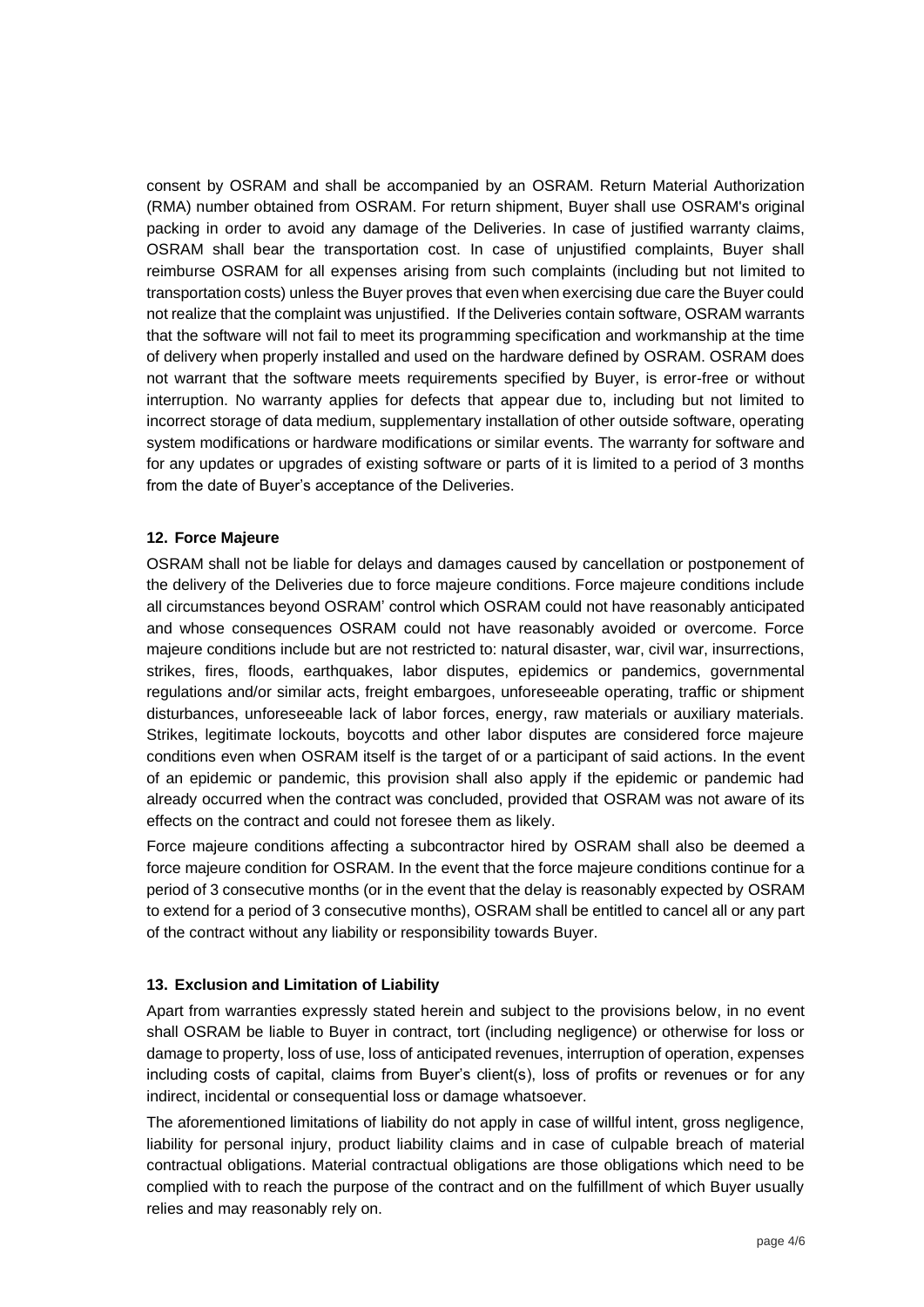Insofar as OSRAM is liable according to the previous provision, the maximum overall liability for OSRAM for damages to property and financial losses not entailed by personal injury shall be limited total price of the corresponding accepted order, as long as OSRAM did not act intentionally or grossly negligently. This does not apply if, as an exception, the foreseeable damage typically occurring for the contract concluded is higher. In this case, liability is limited to the higher foreseeable damage. The aforementioned provisions do not imply a change to the burden of proof to Buyer's detriment.

Despite the foregoing, nothing in these General Terms of Trade is intended to exclude, restrict or modify any right or remedy Buyer has in statute or otherwise to the extent that right or remedy cannot be excluded, restricted or modified under law.

### **14. Indemnification**

If OSRAM incurs any liability towards any third party for any loss or damage howsoever arising in connection with the performance of the contract with Buyer or supply of the Deliveries to Buyer, Buyer shall indemnify, defend and hold OSRAM harmless to the extent that OSRAM's liability is limited as stated in these General Terms of Trade. This obligation shall not apply if Buyer proves that the loss or damage was not caused by the Buyer's fault.

### **15. Confidentiality**

Buyer acknowledges that all technical, commercial and financial data disclosed to Buyer by OSRAM is OSRAM's confidential information. Buyer shall not disclose any such confidential information to any third party and shall not use any such confidential information for any purpose other than as agreed between OSRAM and Buyer. If a non-disclosure agreement between OSRAM and Buyer was concluded, such non-disclosure agreement shall prevail.

# **16. Data Protection**

OSRAM and Buyer authorize to release to the respective other party and any of its Affiliates any and all personal or professional data that is necessary or desirable for administration and/or fulfilment of any individual purchase order and these General Terms of Trade.

OSRAM and Buyer undertake to fully comply with any applicable personal data protection laws in applicable jurisdictions, especially with the General Data Protection Regulation (GDPR). OSRAM and Buyer shall ensure compliance with all legal data provisions including but not limited to the GDPR, particularly in regard to the lawfulness of data processing under joint controllership. OSRAM and Buyer shall take all necessary technical and organizational measures to ensure that the rights of data subjects, in particular those pursuant to Articles 12 to 22 of the GDPR, are guaranteed at all times within the statutory time limits. Buyer indemnifies OSRAM for any loss or damages, including, but not limited to, fees, fines and financial penalties under any applicable personal data protection laws.

# **17. Export Compliance**

If Buyer transfers goods (commodities, software, technology) delivered by OSRAM or works and services performed by OSRAM to a third party Buyer shall comply with all applicable national and international (re-)export control regulations (e.g. regulations of the European Union, regulations of the United States). If required to enable authorities or OSRAM to conduct export control checks, Buyer, upon request by OSRAM, shall promptly provide OSRAM with all information